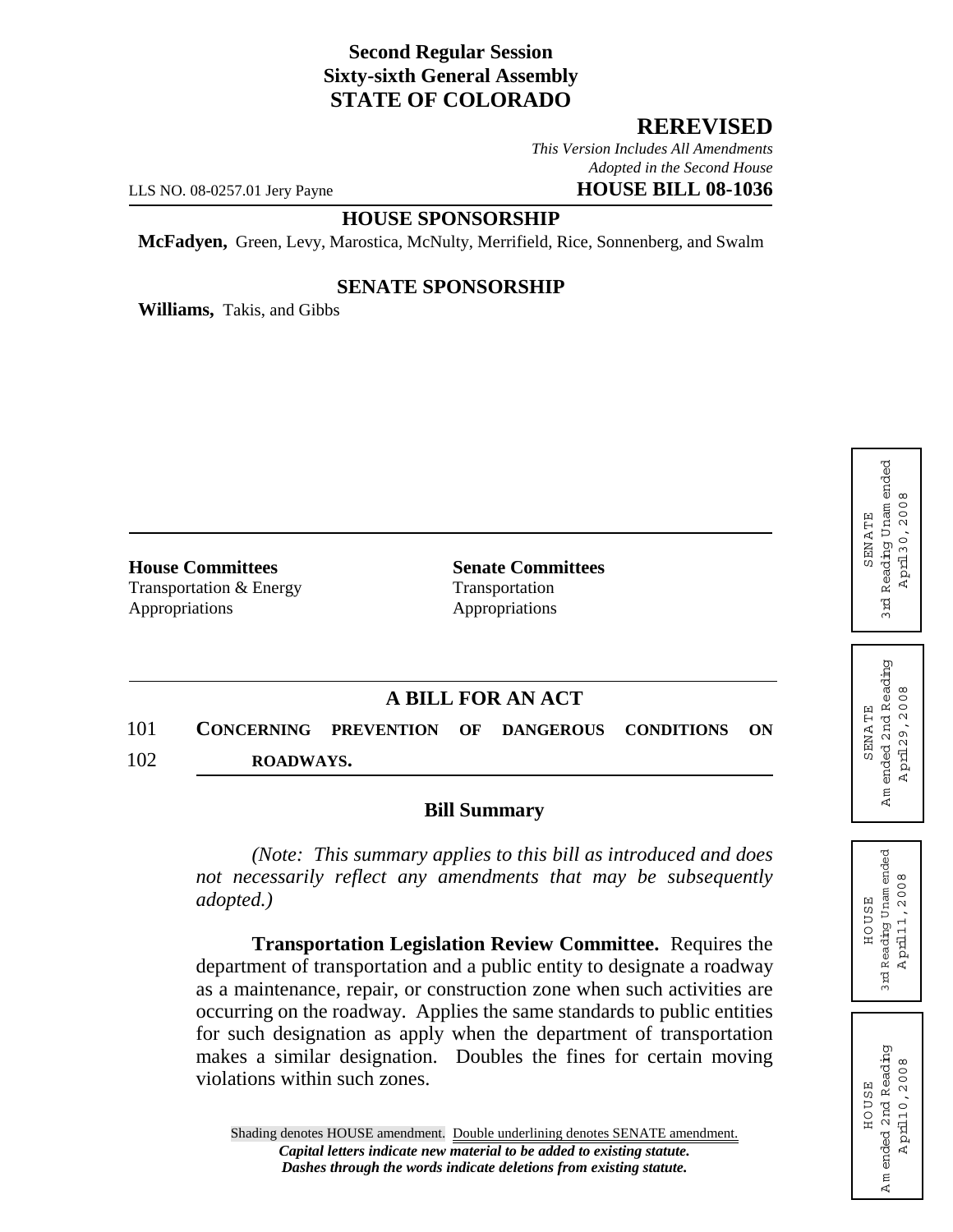Requires the department of public safety to use an automated vehicle identification system upon the request of the department of transportation. Requires the department of transportation to reimburse the department of public safety for complying with the request.

Requires a driver approaching a stationary or slow-moving maintenance, repair, or construction vehicle to yield the right-of-way and exercise due care. Requires a driver to move over when approached by an emergency tow vehicle with emergency lights flashing.

*Be it enacted by the General Assembly of the State of Colorado:*

 **SECTION 1. Short title.** This act shall be known and may be cited as the "Charles Mather Highway Safety Act".

 **SECTION 2.** 42-4-614, Colorado Revised Statutes, is amended to read:

 **42-4-614. Designation of highway maintenance, repair, or construction zones - signs - increase in penalties for speeding violations.** (1) (a) If maintenance, repair, or construction activities are 9 occurring or will be occurring OCCUR within four hours on a portion of a state highway, the department of transportation may designate such portion of the highway as a highway maintenance, repair, or construction zone. Any person who commits certain violations listed in section 42-4-1701 (4) in a maintenance, repair, or construction zone that is designated pursuant to this section is subject to the increased penalties and surcharges imposed by section 42-4-1701 (4) (c).

 (b) IF MAINTENANCE, REPAIR, OR CONSTRUCTION ACTIVITIES ARE OCCURRING OR WILL OCCUR WITHIN FOUR HOURS ON A PORTION OF A ROADWAY THAT IS NOT A STATE HIGHWAY, THE PUBLIC ENTITY 19 CONDUCTING THE ACTIVITIES MAY DESIGNATE SUCH PORTION OF THE ROADWAY AS A MAINTENANCE, REPAIR, OR CONSTRUCTION ZONE. A PERSON WHO COMMITS CERTAIN VIOLATIONS LISTED IN SECTION 42-4-1701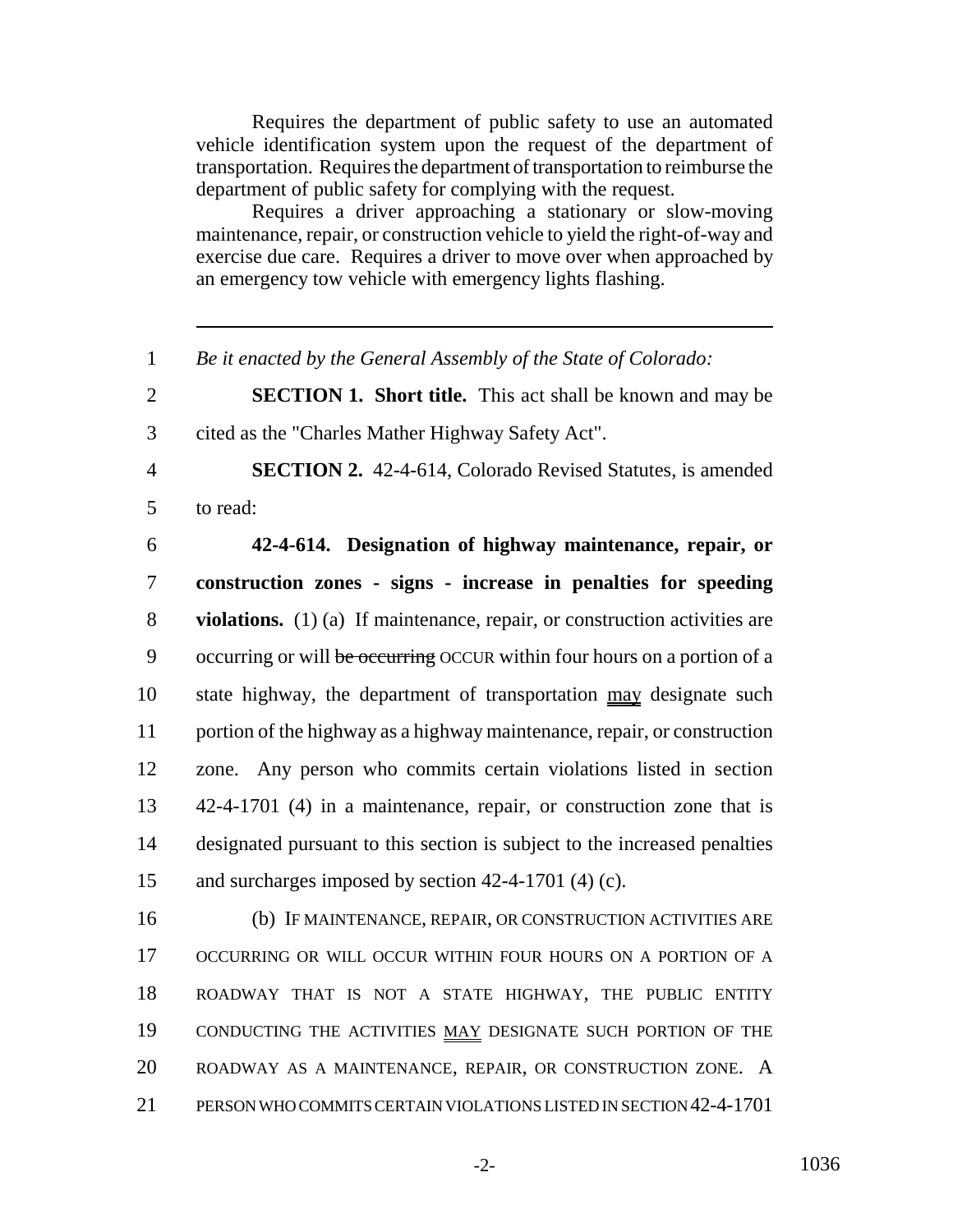(4) IN A MAINTENANCE, REPAIR, OR CONSTRUCTION ZONE THAT IS DESIGNATED PURSUANT TO THIS SECTION IS SUBJECT TO THE INCREASED PENALTIES AND SURCHARGES IMPOSED BY SECTION 42-4-1701 (4) (c).

 (2) The department of transportation OR OTHER PUBLIC ENTITY shall designate a maintenance, repair, or construction zone by erecting or placing an appropriate sign in a conspicuous place before the area where the maintenance, repair, or construction activity is taking place or will be taking place within four hours. Such sign shall notify the public that increased penalties for certain traffic violations are in effect in such zone. The department of transportation OR OTHER PUBLIC ENTITY shall erect or place a second sign after such zone indicating that the increased penalties for certain traffic violations are no longer in effect. A maintenance, repair, or construction zone begins at the location of the sign indicating that increased penalties are in effect and ends at the location of the sign indicating that the increased penalties are no longer in effect.

 (3) Signs used for designating the beginning and end of a maintenance, construction, or repair zone shall conform to department of transportation requirements. The department of transportation OR OTHER PUBLIC ENTITY may display such signs on any fixed, variable, or movable stand. The department of transportation OR OTHER PUBLIC ENTITY may 21 place such a sign on a moving vehicle if required for certain department activities, including, but not limited to, highway painting work.

 **SECTION 3.** 42-4-1701 (4) (c), Colorado Revised Statutes, is amended to read:

 **42-4-1701. Traffic offenses and infractions classified - penalties - penalty and surcharge schedule.** (4) (c) (I) The penalties and surcharges imposed for speeding violations under subsection (4) (a)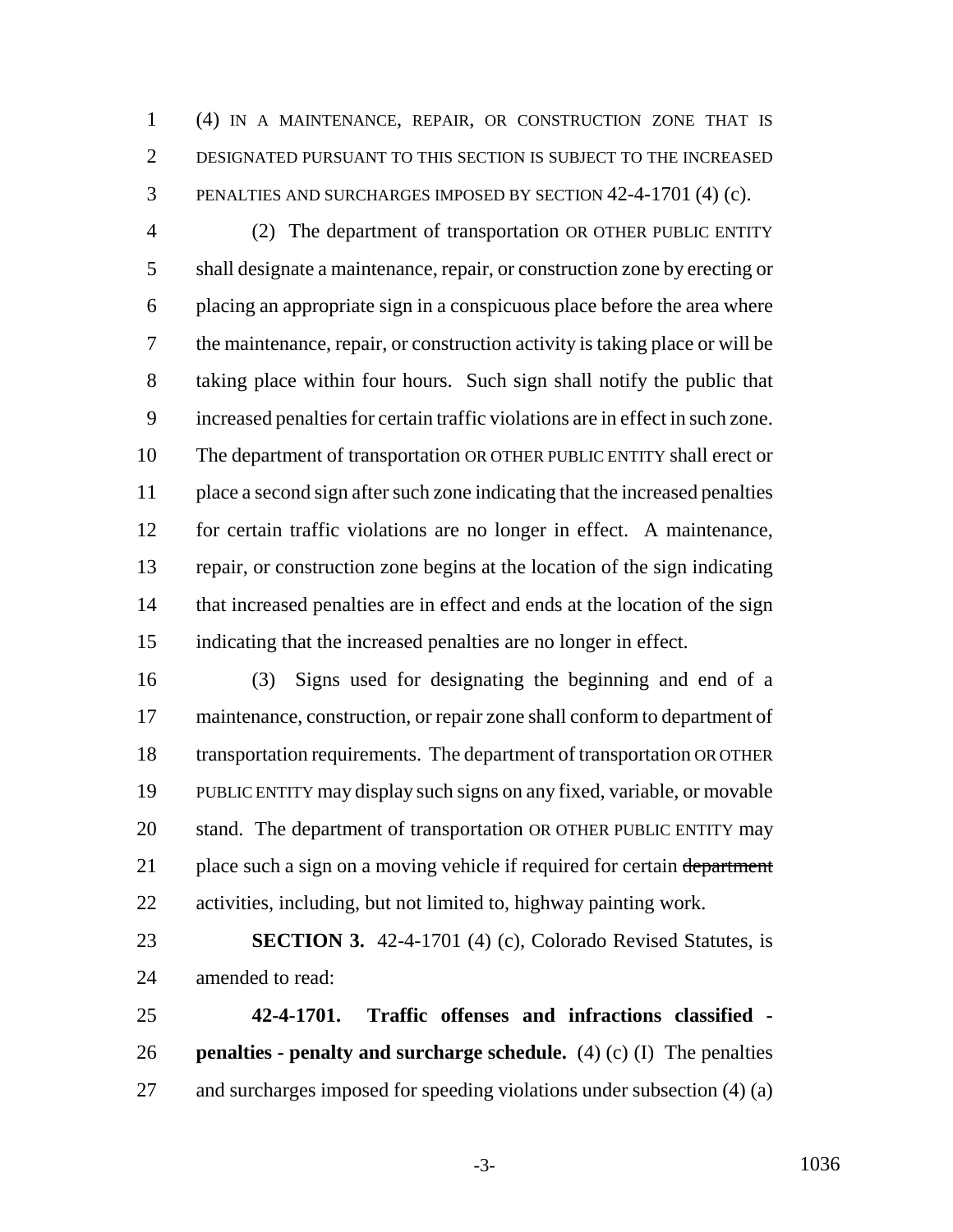(I) (L) of this section shall be doubled if a speeding violation occurs within a maintenance, repair, or construction zone that is designated by 3 the department of transportation pursuant to section  $42-4-614$  42-4-614 (1)(a); EXCEPT THAT THE PENALTY FOR VIOLATING SECTION 42-4-1101(1) OR (8) (b) BY TWENTY TO TWENTY-FOUR MILES PER HOUR OVER THE REASONABLE AND PRUDENT SPEED OR OVER THE MAXIMUM LAWFUL SPEED LIMIT OF SEVENTY-FIVE MILES PER HOUR SHALL BE FIVE HUNDRED FORTY DOLLARS.

 (II) (A) The penalties and surcharges imposed for violations under 10 subsections (4) (a) (I) (C), (4) (a) (I) (G), (4) (a) (I) (II), (4) (a) (I) (I), (4) 11 (a) (I) (J), (4) (a) (I) (K), (4) (a) (I) (N), and (4) (a) (I) (O) of this section SUB-SUBPARAGRAPHS (C), (G), (H), (I), (J), (K), (N), AND (O) OF SUBPARAGRAPH (I) OF PARAGRAPH (a) OF THIS SUBSECTION (4) shall be doubled if a violation occurs within a maintenance, repair, or construction zone that is designated by the department of transportation pursuant to 16 section  $42-4-614$  42-4-614 (1) (a); except that the fines for violating sections 42-4-314, 42-4-610, 42-4-613, 42-4-706, 42-4-707, 42-4-708, 42-4-709, 42-4-710, 42-4-1011, 42-4-1012, 42-4-1404, 42-4-1408, and 42-4-1414 shall not be doubled under this subparagraph (II).

 (B) There is hereby created, within the highway users tax fund, 21 the highway construction workers' safety account.

 $(C)$  If a fine is doubled under SUBPARAGRAPH (I) OR (II) OF this paragraph (c), one-half of the fine allocated to the state by sections 24 42-1-217 and 43-4-205, C.R.S., shall be transferred to the state treasurer, who shall deposit it in the highway construction workers' safety account within the highway users tax fund to be continuously appropriated to the department of transportation for work zone safety equipment, signs, and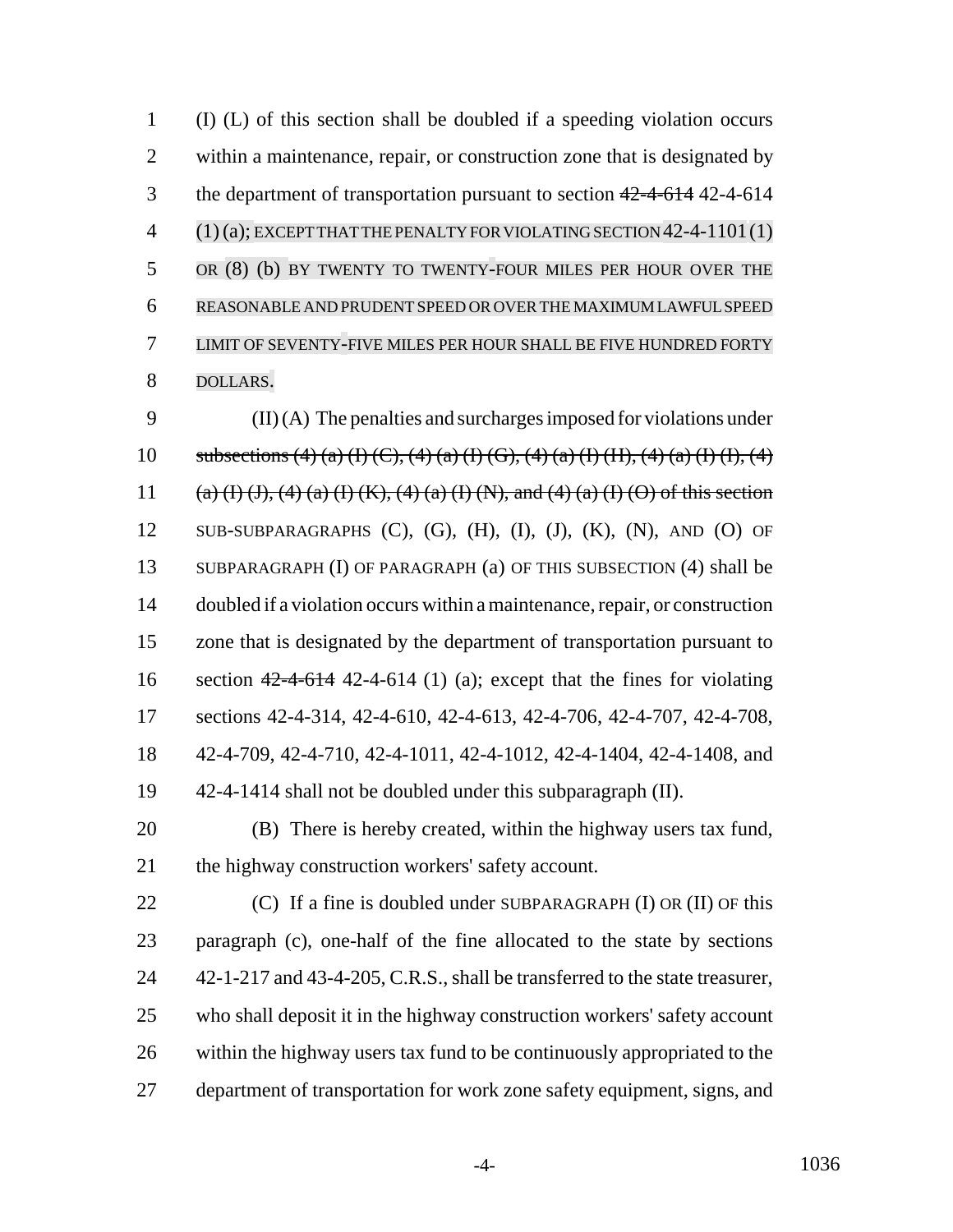law enforcement.

(D) This subparagraph (II) is effective July 1, 2006.

 (III) THE PENALTIES AND SURCHARGES IMPOSED FOR SPEEDING VIOLATIONS UNDER SUB-SUBPARAGRAPH (L) OF SUBPARAGRAPH (I) OF PARAGRAPH (a) OF THIS SUBSECTION (4) SHALL BE DOUBLED IF A SPEEDING VIOLATION OCCURS WITHIN A MAINTENANCE, REPAIR, OR CONSTRUCTION ZONE THAT IS DESIGNATED BY A PUBLIC ENTITY PURSUANT TO SECTION  $42-4-614(1)$  (b).

 (IV) THE PENALTIES AND SURCHARGES IMPOSED FOR VIOLATIONS 10 UNDER SUB-SUBPARAGRAPHS  $(C)$ ,  $(G)$ ,  $(H)$ ,  $(I)$ ,  $(J)$ ,  $(K)$ ,  $(N)$ , AND  $(O)$  OF SUBPARAGRAPH (I) OF PARAGRAPH (a) OF THIS SUBSECTION (4) SHALL BE DOUBLED IF A VIOLATION OCCURS WITHIN A MAINTENANCE, REPAIR, OR CONSTRUCTION ZONE THAT IS DESIGNATED BY A PUBLIC ENTITY PURSUANT TO SECTION 42-4-614 (1) (b); EXCEPT THAT THE FINES FOR VIOLATING SECTIONS 42-4-314, 42-4-610, 42-4-613, 42-4-706, 42-4-707, 42-4-708, 42-4-709, 42-4-710, 42-4-1011, 42-4-1012, 42-4-1404, 42-4-1408, AND 17 42-4-1414 SHALL NOT BE DOUBLED UNDER THIS SUBPARAGRAPH (IV). **SECTION 4.** 42-4-110.5 (1.5) and (2) (g) (I), Colorado Revised

 Statutes, are amended, and the said 42-4-110.5 is further amended BY 20 THE ADDITION OF A NEW SUBSECTION, to read:

 **42-4-110.5. Automated vehicle identification systems.** (1.5) Except for the provisions concerning service of process 23 AUTHORIZATION contained in subparagraph (I) of paragraph (a) of 24 subsection  $(2)$  SUBSECTION  $(1.7)$  of this section, nothing in this section shall apply to a violation detected by an automated vehicle identification device for driving twenty-five miles per hour or more in excess of the reasonable and prudent speed or twenty-five miles per hour or more in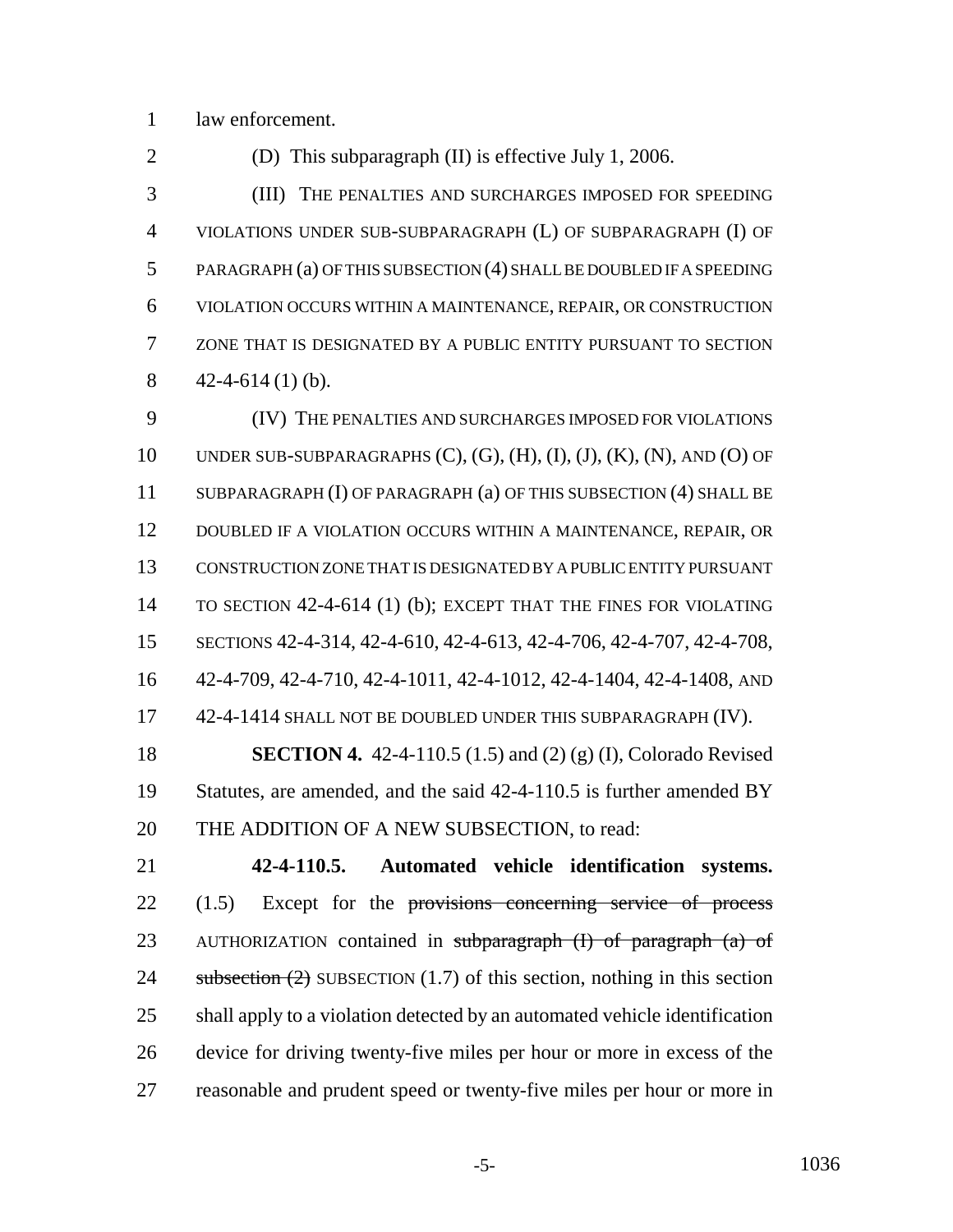excess of the maximum speed limit of seventy-five miles per hour detected by the use of an automated vehicle identification device.

 (1.7) (a) UPON REQUEST FROM THE DEPARTMENT OF TRANSPORTATION, THE DEPARTMENT OF PUBLIC SAFETY SHALL UTILIZE AN AUTOMATED VEHICLE IDENTIFICATION SYSTEM TO DETECT SPEEDING VIOLATIONS UNDER PART 11 OF THIS ARTICLE WITHIN A HIGHWAY MAINTENANCE, REPAIR, OR CONSTRUCTION ZONE DESIGNATED PURSUANT TO SECTION 42-4-614 (1) (a), IF THE DEPARTMENT OF PUBLIC SAFETY COMPLIES WITH SUBSECTIONS (2) TO (6) OF THIS SECTION. AN AUTOMATED VEHICLE IDENTIFICATION SYSTEM SHALL NOT BE USED UNDER THIS 11 SUBSECTION (1.7) UNLESS MAINTENANCE, REPAIR, OR CONSTRUCTION IS 12 OCCURRING AT THE TIME THE SYSTEM IS BEING USED. THE DEPARTMENT OF PUBLIC SAFETY MAY CONTRACT WITH A VENDOR TO IMPLEMENT THIS SUBSECTION (1.7). IF THE DEPARTMENT OF PUBLIC SAFETY CONTRACTS WITH A VENDOR, THE CONTRACT SHALL INCORPORATE THE PROCESSING ELEMENTS SPECIFIED BY THE DEPARTMENT OF PUBLIC SAFETY. THE DEPARTMENT OF PUBLIC SAFETY MAY CONTRACT WITH THE VENDOR TO NOTIFY VIOLATORS, COLLECT AND REMIT THE PENALTIES AND SURCHARGES TO THE STATE TREASURY LESS THE VENDOR'S EXPENSES, RECONCILE PAYMENTS AGAINST OUTSTANDING VIOLATIONS, IMPLEMENT COLLECTION EFFORTS, AND NOTIFY THE DEPARTMENT OF PUBLIC SAFETY OFUNPAID VIOLATIONS FORPOSSIBLEREFERRALTO THE JUDICIAL SYSTEM. 23 NO PENALTY ASSESSMENT OR SUMMONS AND COMPLAINT OR A PENALTY OR SURCHARGE FOR A VIOLATION DETECTED BY AN AUTOMATED VEHICLE IDENTIFICATION SYSTEM UNDER THIS SUBSECTION (1.7) SHALL BE FORWARDED TO THE DEPARTMENT FOR PROCESSING.

(b) THE DEPARTMENT OF TRANSPORTATION SHALL REIMBURSE THE

-6- 1036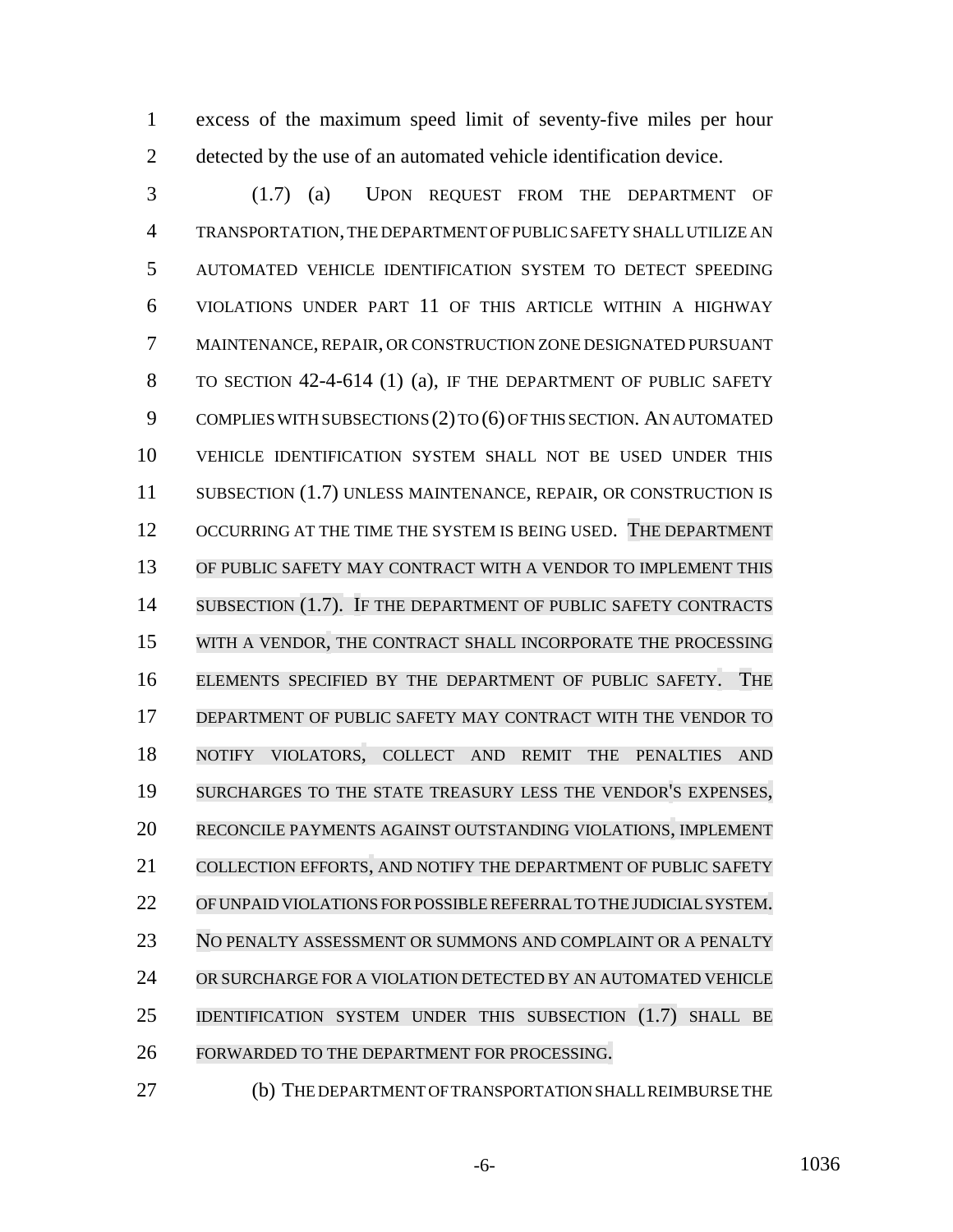DEPARTMENT OF PUBLIC SAFETY FOR THE DIRECT AND INDIRECT COSTS OF 2 COMPLYING WITH THIS SUBSECTION (1.7).

 (2) A municipality may adopt an ordinance authorizing the use of an automated vehicle identification system to detect violations of traffic regulations adopted by the municipality, or the state, a county, a city and county, or a municipality may utilize an automated vehicle identification system to detect traffic violations under state law, subject to the following conditions and limitations:

 (g) (I) The state, a county, a city and county, or a municipality shall not issue a penalty assessment notice or summons for a violation detected using an automated vehicle identification system unless the violation occurred within a school zone, as defined in section 42-4-615; within a residential neighborhood; WITHIN A MAINTENANCE, CONSTRUCTION, OR REPAIR ZONE DESIGNATED PURSUANT TO SECTION 42-4-614; or along a street that borders a municipal park.

 **SECTION 5.** 42-4-110.5 (4) (b), Colorado Revised Statutes, is 17 amended BY THE ADDITION OF A NEW SUBPARAGRAPH to read: **42-4-110.5. Automated vehicle identification systems.** (4) (b) (III) SUBPARAGRAPH (I) OFTHIS PARAGRAPH (b) SHALLNOT APPLY WITHIN A MAINTENANCE, CONSTRUCTION, OR REPAIR ZONE DESIGNATED 21 PURSUANT TO SECTION 42-4-614.

 **SECTION 6.** 42-4-705 (3) (b), Colorado Revised Statutes, is amended, and the said 42-4-705 is further amended BY THE ADDITION 24 OF THE FOLLOWING NEW SUBSECTIONS, to read:

 **42-4-705. Operation of vehicle approached by emergency vehicle - operation of vehicle approaching stationary emergency vehicle.** (2.5) (a) A DRIVER IN A VEHICLE THAT IS APPROACHING OR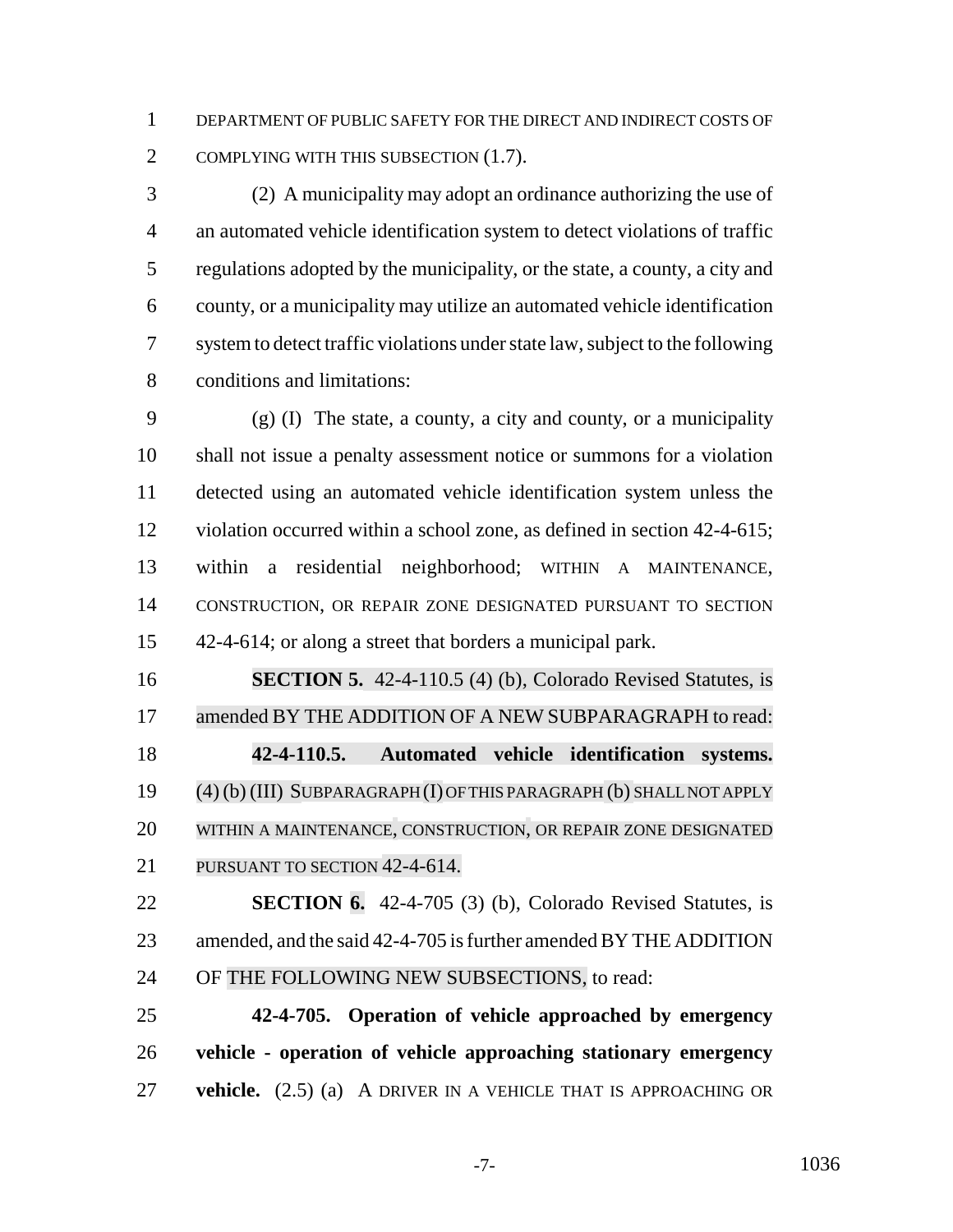PASSING A MAINTENANCE, REPAIR, OR CONSTRUCTION VEHICLE THAT IS MOVING AT LESS THAN TWENTY MILES PER HOUR SHALL EXHIBIT DUE CARE AND CAUTION AND PROCEED AS DESCRIBED IN PARAGRAPHS (b) AND (c) OF 4 THIS SUBSECTION  $(2.5)$ .

 (b) ON A HIGHWAY WITH AT LEAST TWO ADJACENT LANES PROCEEDING IN THE SAME DIRECTION ON THE SAME SIDE OF THE HIGHWAY WHERE A STATIONARY OR SLOW-MOVING MAINTENANCE, REPAIR, OR CONSTRUCTION VEHICLE IS LOCATED, THE DRIVER OF AN APPROACHING OR PASSING VEHICLE SHALL PROCEED WITH DUE CARE AND CAUTION AND YIELD THE RIGHT-OF-WAY BY MOVING INTO A LANE AT LEAST ONE MOVING LANE APART FROM THE VEHICLE, UNLESS DIRECTED OTHERWISE BY A PEACE OFFICER OR OTHER AUTHORIZED EMERGENCY PERSONNEL. IF MOVEMENT TO AN ADJACENT MOVING LANE IS NOT POSSIBLE DUE TO WEATHER, ROAD CONDITIONS, OR THE IMMEDIATE PRESENCE OF VEHICULAR OR PEDESTRIAN TRAFFIC, THE DRIVER OF THE APPROACHING VEHICLE SHALL PROCEED IN THE MANNER DESCRIBED IN PARAGRAPH (c) 17 OF THIS SUBSECTION  $(2.5)$ .

 (c) ON A HIGHWAY THAT DOES NOT HAVE AT LEAST TWO ADJACENT LANES PROCEEDING IN THE SAME DIRECTION ON THE SAME SIDE OF THE HIGHWAY WHERE A STATIONARY OR SLOW-MOVING MAINTENANCE, REPAIR, OR CONSTRUCTION VEHICLE IS LOCATED, OR IF MOVEMENT BY THE 22 DRIVER OF THE APPROACHING VEHICLE INTO AN ADJACENT MOVING LANE, AS DESCRIBED IN PARAGRAPH (b) OF THIS SUBSECTION (2.5), IS NOT POSSIBLE, THE DRIVER OF AN APPROACHING VEHICLE SHALL REDUCE AND MAINTAIN A SAFE SPEED WITH REGARD TO THE LOCATION OF THE STATIONARY OR SLOW-MOVING MAINTENANCE, REPAIR, OR CONSTRUCTION VEHICLE, WEATHER CONDITIONS, ROAD CONDITIONS, AND VEHICULAR OR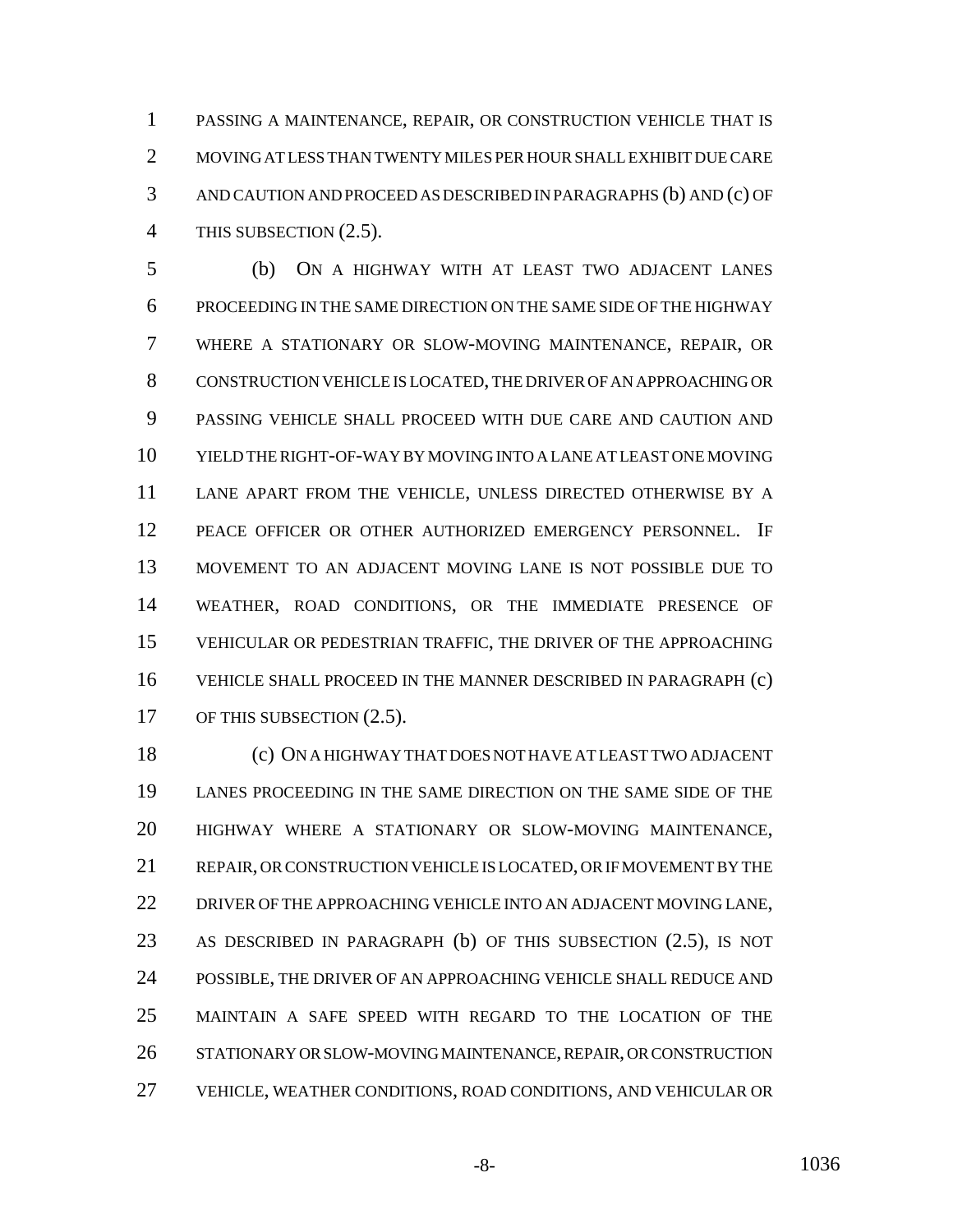PEDESTRIAN TRAFFIC, AND SHALL PROCEED WITH DUE CARE AND CAUTION, OR AS DIRECTED BY A PEACE OFFICER OR OTHER AUTHORIZED EMERGENCY PERSONNEL.

 (2.6) (a) A DRIVER IN A VEHICLE THAT IS APPROACHING OR PASSING A MOTOR VEHICLE WHERE THE TIRES ARE BEING EQUIPPED WITH CHAINS ON THE SIDE OF THE HIGHWAY SHALL EXHIBIT DUE CARE AND CAUTIONANDPROCEEDAS DESCRIBED IN PARAGRAPHS (b) AND (c) OFTHIS 8 SUBSECTION (2.6).

 (b) ON A HIGHWAY WITH AT LEAST TWO ADJACENT LANES PROCEEDING IN THE SAME DIRECTION ON THE SAME SIDE OF THE HIGHWAY WHERE CHAINS ARE BEING APPLIED TO THE TIRES OF A MOTOR VEHICLE, THE DRIVER OF AN APPROACHING OR PASSING VEHICLE SHALL PROCEED WITH DUE CARE AND CAUTION AND YIELD THE RIGHT-OF-WAY BY MOVING INTO A LANE AT LEAST ONE MOVING LANE APART FROM THE VEHICLE, UNLESS DIRECTED OTHERWISE BY A PEACE OFFICER OR OTHER AUTHORIZED EMERGENCY PERSONNEL. IF MOVEMENT TO AN ADJACENT MOVING LANE IS NOT POSSIBLE DUE TO WEATHER,ROAD CONDITIONS, ORTHE IMMEDIATE PRESENCE OF VEHICULAR OR PEDESTRIAN TRAFFIC, THE DRIVER OF THE APPROACHING VEHICLE SHALL PROCEED IN THE MANNER DESCRIBED IN 20 PARAGRAPH (c) OF THIS SUBSECTION (2.6).

 (c) ON A HIGHWAY THAT DOES NOT HAVE AT LEAST TWO ADJACENT LANES PROCEEDING IN THE SAME DIRECTION ON THE SAME SIDE OF THE HIGHWAY WHERE CHAINS ARE BEING APPLIED TO THE TIRES OF A MOTOR VEHICLE, OR IF MOVEMENT BY THE DRIVER OF THE APPROACHING VEHICLE INTO AN ADJACENT MOVING LANE, AS DESCRIBED IN PARAGRAPH (b) OF 26 THIS SUBSECTION (2.6), IS NOT POSSIBLE, THE DRIVER OF AN APPROACHING VEHICLE SHALL REDUCE AND MAINTAIN A SAFE SPEED WITH REGARD TO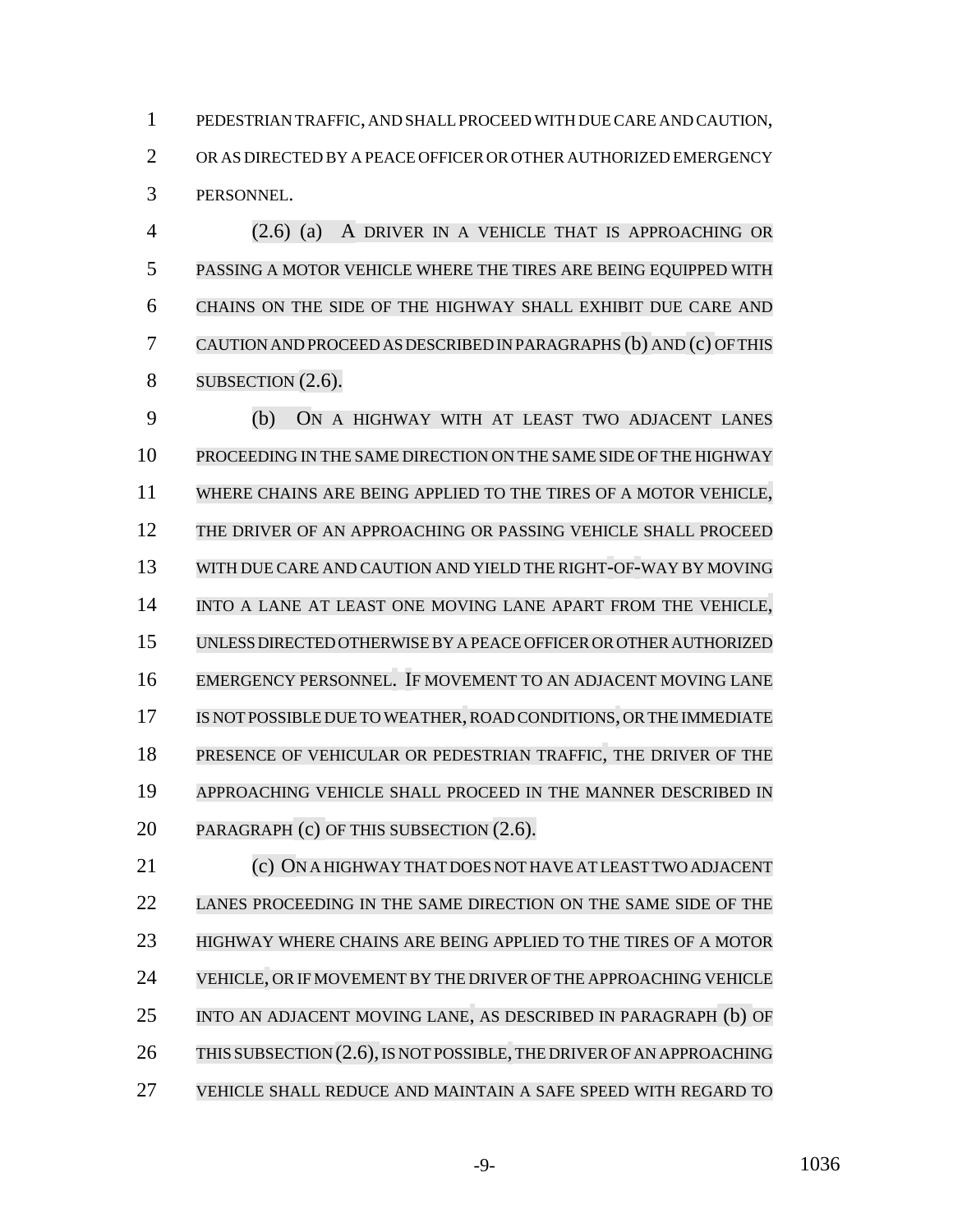THE LOCATION OF THE MOTOR VEHICLE WHERE CHAINS ARE BEING APPLIED TO THE TIRES, WEATHER CONDITIONS,ROAD CONDITIONS, AND VEHICULAR OR PEDESTRIAN TRAFFIC, AND SHALL PROCEED WITH DUE CARE AND CAUTION, OR AS DIRECTED BY A PEACE OFFICER OR OTHER AUTHORIZED EMERGENCY PERSONNEL. 6 (3) (b) Any person who violates subsection  $(2)$ ,  $(2.5)$ , OR  $(2.6)$  of this section commits careless driving as described in section 42-4-1402. **SECTION 7.** 42-4-1101 (12), Colorado Revised Statutes, is amended to read: **42-4-1101. Speed limits.** (12) (a) A violation of driving one to 11 twenty-four miles per hour in excess of the reasonable and prudent speed 12 or in excess of the maximum lawful speed limit of seventy-five miles per hour is a class A traffic infraction. (b) A violation of driving twenty-five or more miles per hour in excess of the reasonable and prudent speed or in excess of the maximum 16 lawful speed limit of seventy-five miles per hour is a class 2 misdemeanor 17 traffic offense; and EXCEPT THAT SUCH VIOLATION WITHIN A MAINTENANCE,REPAIR, ORCONSTRUCTION ZONE, DESIGNATED PURSUANT TO SECTION 42-4-614, IS A CLASS 1 MISDEMEANOR TRAFFIC OFFENSE. (c) A violation under subsection (3) of this section is a class A 21 traffic infraction. **SECTION 8.** 42-1-102 (6), Colorado Revised Statutes, is amended to read: **42-1-102. Definitions.** As used in articles 1 to 4 of this title, unless the context otherwise requires: (6) "Authorized emergency vehicle" means such vehicles of the fire department, police vehicles, ambulances, and other special-purpose